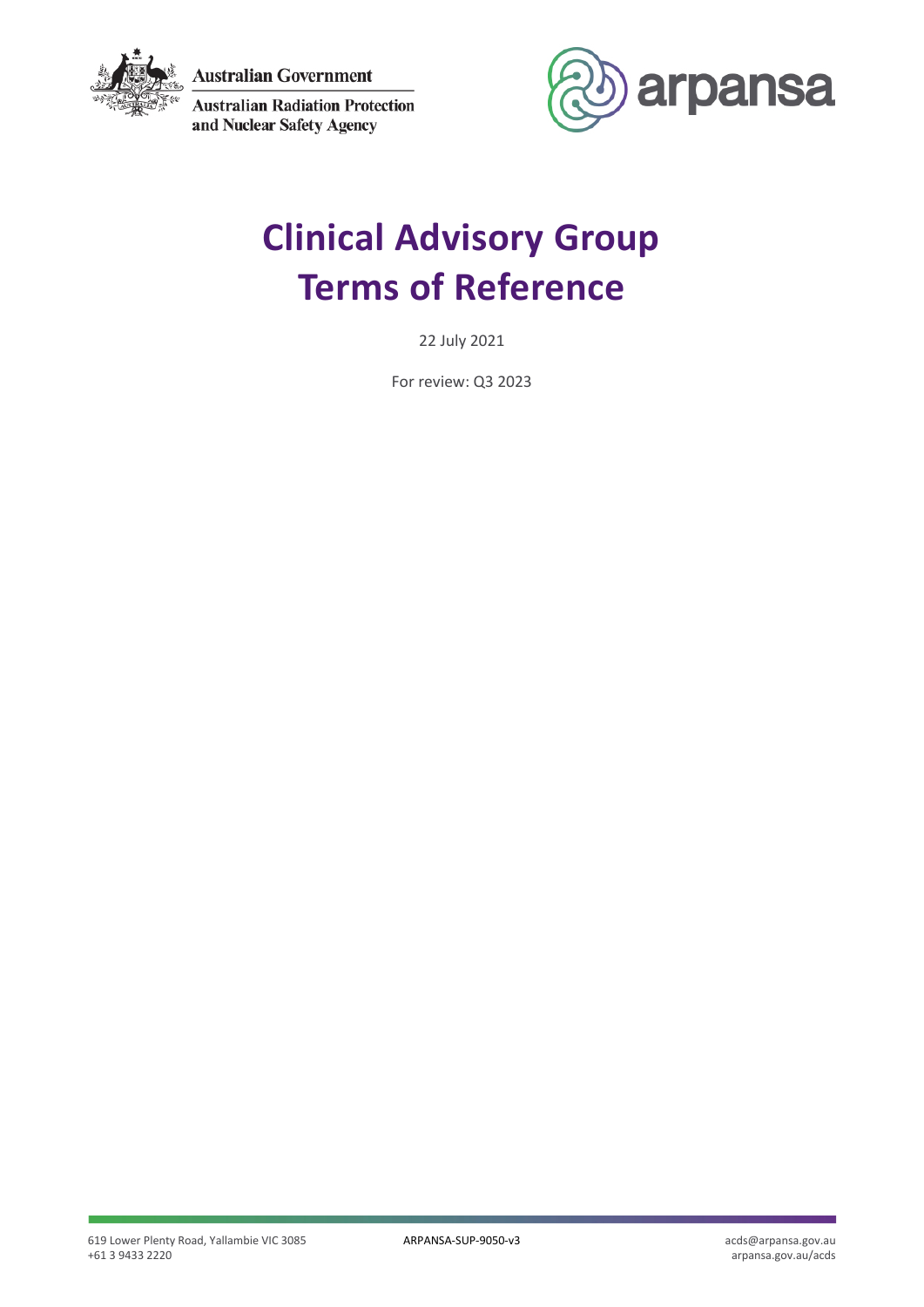#### **Purpose**

1. The purpose of the Clinical Advisory Group (CAG) is to advise the Australian Clinical Dosimetry Service (ACDS) on development of audit methodologies and immediate clinical interpretation on specific audit outcomes.

## **Authority**

2. The Clinical Advisory Group is accountable to the CEO of ARPANSA as ACDS's advisor as specified in this Terms of Reference.

### **Membership**

- 3. **Terms of membership.** The members of the Clinical Advisory Group are appointed for two years by the CEO of ARPANSA and may be reappointed once. An extension of up to six month to facilitate handover to a Chair new to the CAG may be utilised.
- 4. **Chair.** The Chair of CAG will be appointed annually by the CEO of ARPANSA after the final scheduled meeting of the calendar year, and;
	- a) the Chair shall have a maximum term of three years.
	- b) the Chair shall not be an employee of ARPANSA.
- 5. **Membership.** The membership for the Clinical Advisory Group shall comprise a broad base of professional clinical experience incorporating diversity across all jurisdictions and practice. The CAG will be comprised of no less than 6 and no more than 10 members.
	- a) ARPANSA will seek nominations as follows:
		- i. a radiation oncologist nominated by RANZCR
		- ii. a medical physicist nominated by ACPSEM
		- iii. a radiation therapist nominated by ASMIRT
		- iv. a radiation therapist nominated by NZIMRT
		- v. a Trans-Tasman Radiation Oncology Group (TROG) representative.
	- b) the ACDS Director and a senior ACDS auditor are ex-officio members of the CAG.
	- c) ARPANSA reserves the right to appoint an expert nominated by ARPANSA but external to ARPANSA to the CAG for independent technical expertise and advice. The term for this individual will not be limited.
	- d) ideally, no more than 30% CAG members should retire every calendar year.
	- e) a minimum of two (2) radiation oncologists should be members.
	- f) a maximum of two (2) representatives from each of the groups, (i) to (iv), should be represented on the CAG.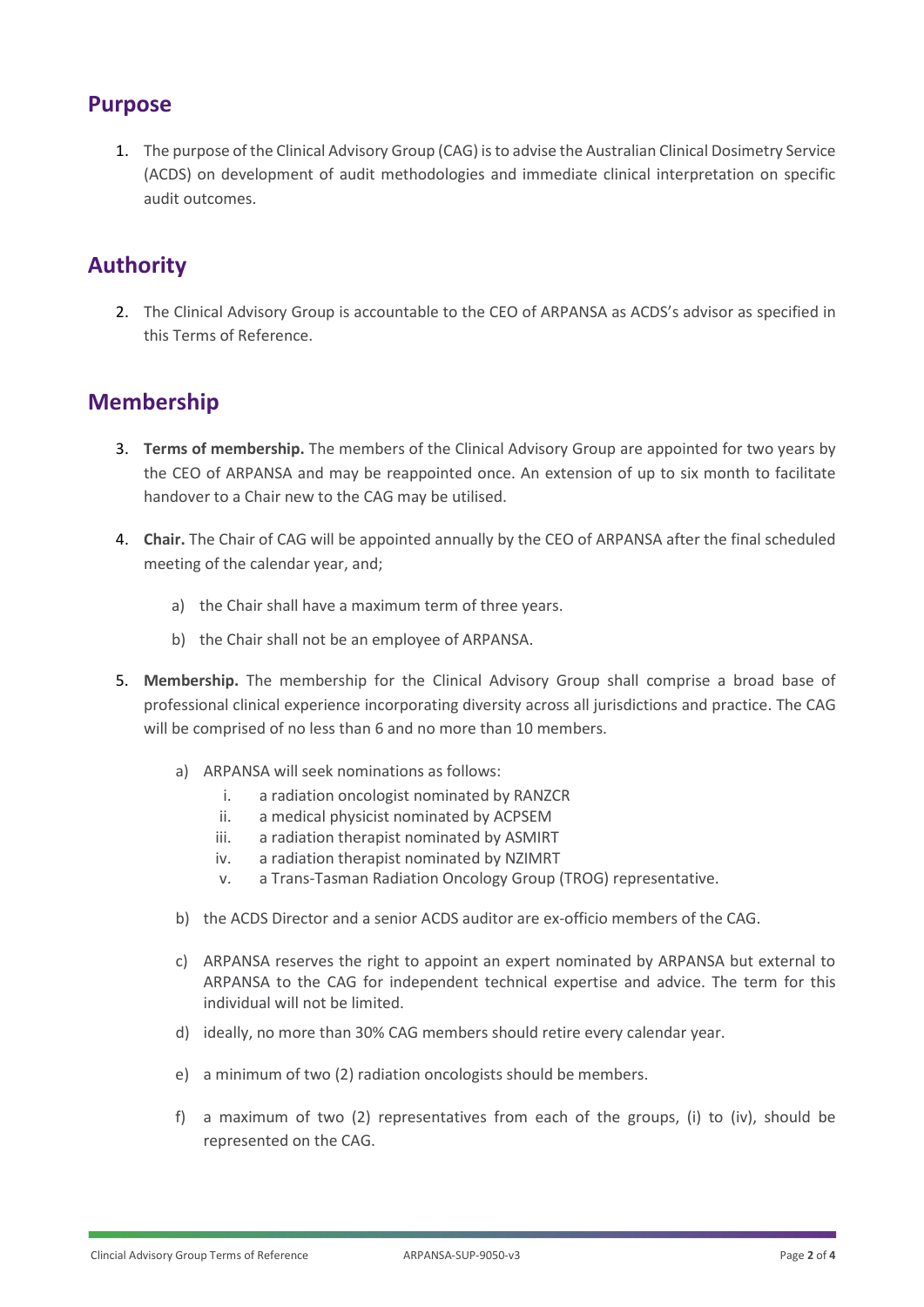- g) a CAG member may leave the CAG at any time, at which time the Chair may request ARPANSA to approach the relevant professional college and request expert nominations to fill the CAG vacancy.
- h) if the Chair identifies that the CAG requires more expertise in a given area, subject to the member limit, the Chair may request that ARPANSA seeks expert nominations from the relevant professional college to fill the identified knowledge gap.
- i) with advice from the Chair, the CEO of ARPANSA may terminate the membership of a member.
- 6. **Attendance.** Members are expected to attend all meetings of the Clincial Advisory Group unless exceptional circumstances exist and must, where applicable, notify the Chair prior to the meeting of their absence. Attendance by proxy requires previous agreement from the Chair.
- 7. **Invitees.** During the conduct of Clincial Advisory Group meetings it may be necessary to invite internal or external expertise. Those nominated to attend a Clincial Advisory Group meeting will be listed on the agenda and recorded in the minutes.

### **Administration**

- 8. **Secretariat.** ARPANSA will provide secretariat support for the CAG.
- 9. **Meeting logistics**. The Secretariat or nominated delegate will facilitate all logistics for the meetings, including overseeing meeting room booking, development of the agenda, collating of papers, and follow-up of outstanding action items.
- 10. **Quorum**. The quorum for the Clincial Advisory Group is more than 50% of the voting membership defined in clauses 5 (a) and 5 (c).
- 11. **Meeting schedule.** The Clincial Advisory Group will meet quarterly, or on an as-needs basis. Attendance will generally be via virtual platforms. The Chair will meet Head MRSB and/or the CEO as required to escalate any issues.
- 12. **Agenda**. An agenda will be developed under supervision of the Chair. The agenda and associated documents will be provided to members not less than 5 working days prior to the meeting.
- 13. **Minutes**. Under the supervision of the Chair, the Secretariat or nominated delegate will coordinate the keeping of Clincial Advisory Group meeting minutes and action items.
- 14. **Reporting**. An annual report will be provided to the Australian Health Protection Principal Committee (AHPPC). The report will be appended to the annual ACDS report to the AHPPC and will provide an independent assessment regarding the clinical impact of the ACDS' operations, including:
	- a. how audit findings have directly impacted patient care
	- b. the relevance of the existing audit suite
	- c. the resources required by facilities to participate in the audit program
	- d. how on-going audit development will mitigate future clinical risk